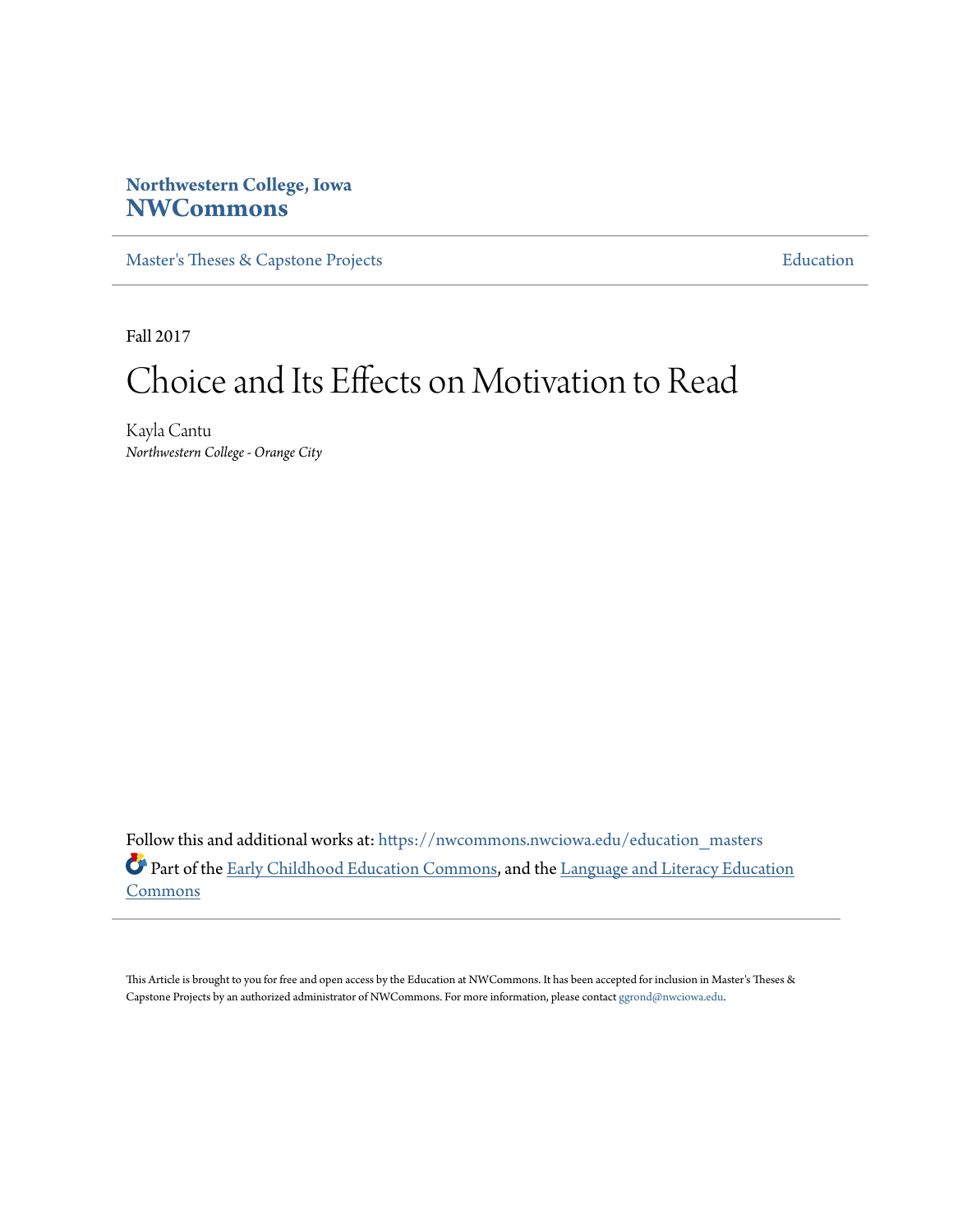# Running Head: CHOICE AND ITS EFFECT ON MOTIVATION

Choice and Its Effects on Motivation to Read

Kayla Cantu

Northwestern College

December 2017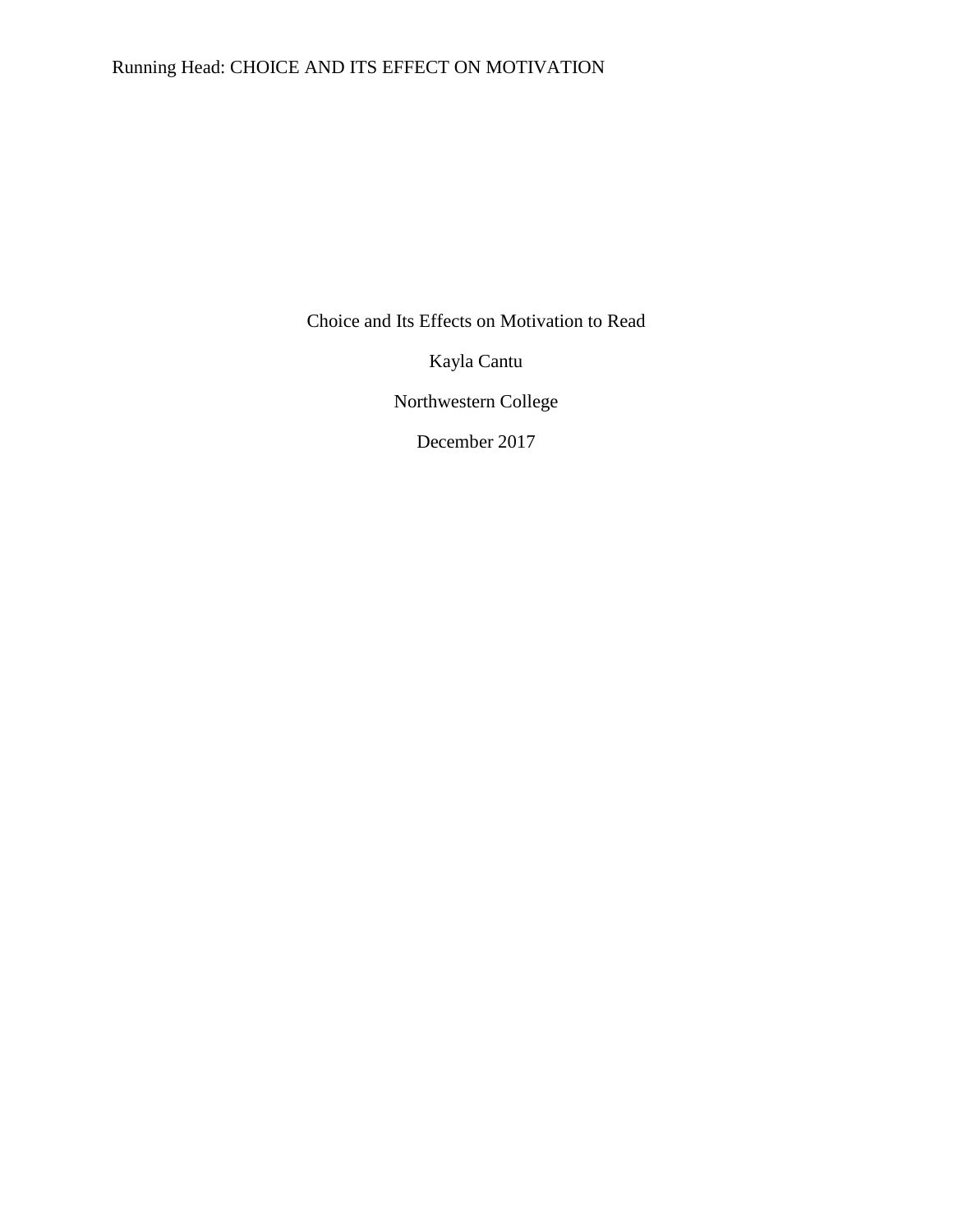## **Abstract**

The purpose of this action research study was to determine if there is a connection between the implementation of choice in the classroom and students' motivation to read. Research-based literacy framework and a choice model were used over an eight week period of time. Qualitative data was collected at the beginning and the end of the study in the form of surveys. Analysis of the data concluded that kindergarten students when given opportunities for choice in the classroom their motivation to read increased.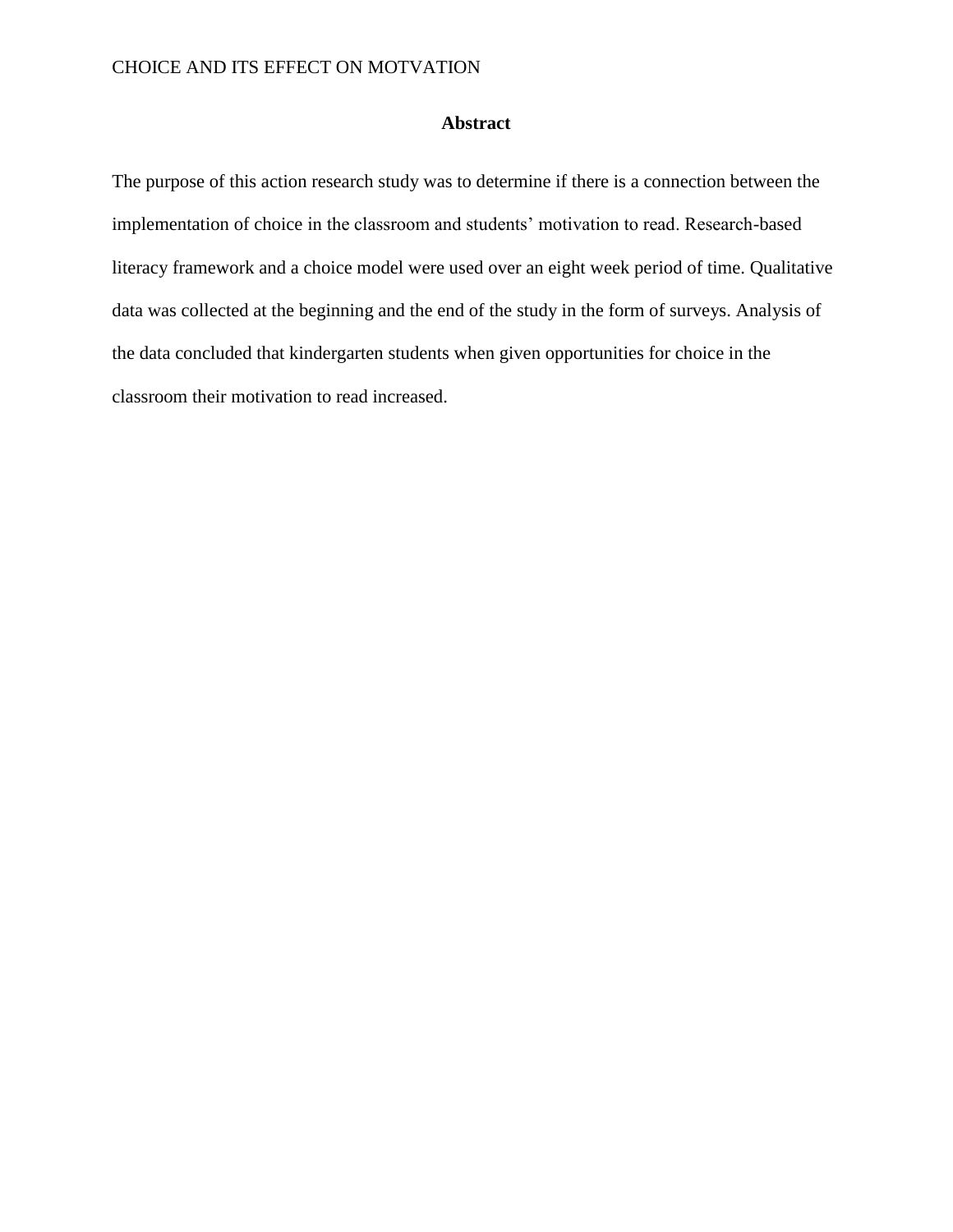### Choice and Its Effects on Motivation to Read

For students in kindergarten, learning foundational reading skills is crucial to their future academic success. These skills will be used and built upon for the rest of their schooling and the rest of their lives. This can be a challenging and frustrating time for many students. Many students at this young age already have a perception of themselves as readers and learners in general. Additionally in many elementary classrooms, choice is not an option. Students are given directions and told what and how to complete tasks and centers throughout their days in school. The Daily 5 framework changes this way of teaching and learning.

The Daily 5 framework is being used in many classrooms around the country. This framework allows students choice over their learning. This choice has been linked to many success stories for students who are struggling to find the motivation and engagement to learn to read. Choice can look different in every classroom setting. For the purpose of this study choice is described as five options students are given to select from in order to complete reading practice. This action research study will go deeper into the effects of choice on students' motivation to read in a kindergarten classroom. The overarching guiding question is how does choice effect students' motivation to read? If proven to be beneficial, choice structures can be implemented in different areas of the classroom to continue to increase motivation to learn.

## **Literature Review**

During this study the Daily 5 framework was used to promote choice in the classroom during the reading block. More information about this topic will help clarify the choice element in this study. The Daily 5 literacy framework provides students with choice during literacy small group instruction. The framework created by Boushey and Moser (2006) allows for a student-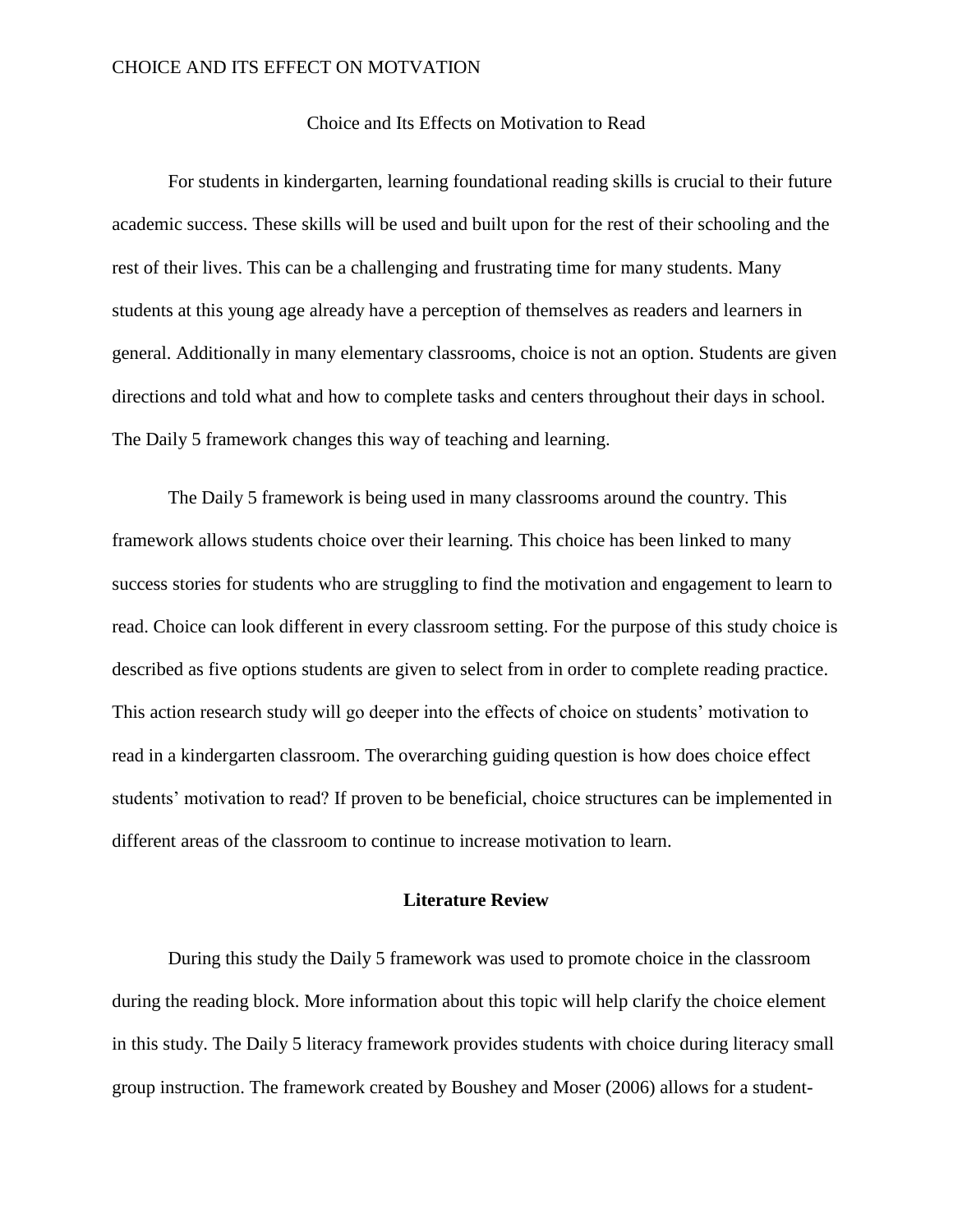driven management structure that engages students in various activities in reading and writing. The Daily 5 uses research based practices that allows teachers to conference and meet with individual students as well as small groups of students. According to Boushey and Moser (2006), the following five components have a positive impact on students reading and writing: read to self, read to someone, work on writing, listen to reading and word work. Students are allowed and encouraged to choose one of the above five choices during Daily 5 time. The students are engaging in a reading or writing related task regardless of the choice they make. The program "is about developing shared awareness and instructional routines with students, through specific focused teaching, while balancing students' needs for choice and independence" (Boushey & Moser, 2006, p. 14).

According to a study completed by Pressley, Dolezal, Raphael, Mohan, Roehrig, and Bogner (2003), "choice is one of the biggest motivators for young children" (p.109). Allowing for student choice is a fundamental element of student motivation. Pressley et al., (2003) also found that "encouraging the child's autonomy, sending the message that it is expected that the child be self-regulated and making sure to resist taking over when a child experiences difficulties, in favor of providing just enough support so the child can carry on" (p. 134). Building a connection between choice and self-regulation has a direct impact on student motivation to learn and be successful in the classroom.

An article written by Susan Kind Fullerton (2006) focuses on the role of motivation and its effects on a struggling student's progress in reading. She states, "Motivation has an important, multidimensional role in the complex and integrated mind-body system. It modulates and influences behavior and, in turn, learning, in complex and varied ways" (Fullerton, 2006, p. 50). She goes on to discuss the different components of motivations and how emotions and cognition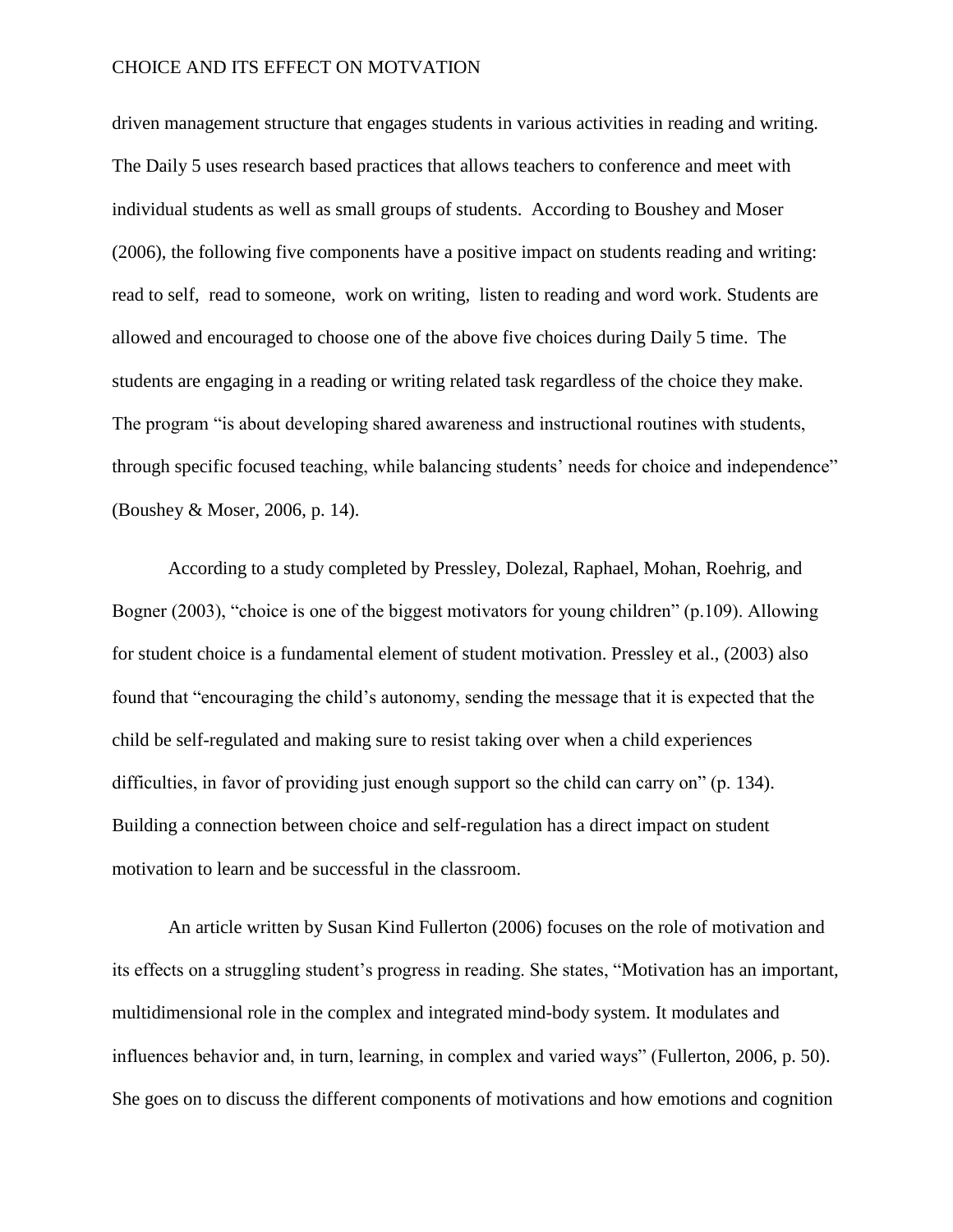are interconnected. During her study, she found that it becomes increasing more difficult to separate "skill and will" as children become older (Fullerton, 2006, p. 65). Fullerton (2006) explains that students who believe they are able to complete a task are more like to have the desire and effort to do so thus having the motivation to complete the task. Students who believe the task is unachievable do not have the same desire or effort which shows a lack of motivation to attempt the task at hand. "Learning involves both skill (ability) and will (the desire, effort, and persistence to perform cognitive tasks), so the role that motivation and attributions play in relation to skill and will are quite critical to learning" (Fullerton, 2006, p. 54).

In a similar article, Schunk and Zimmerman (1997) explore the connection between cognitive and motivational variables and their influence on reading and writing. The two key cognitive and motivational variables they focused on were self-efficacy and self-regulation. Schunk and Zimmerman (1997) defined these terms as, "self-efficacy refers to learners' perceived capabilities for learning or performing actions at designated levels, while selfregulation refers to self-generated thoughts, feelings, and actions that are systematically designed to affect one's learning of knowledge and skill" (p. 7). In their study, they looked for how selfefficacy and self-regulation could be fostered in students. They found that "students with high self-efficacy for acquiring a skill or performing a task participate more readily, work harder, persist longer when they encounter difficulties, and achieve at higher levels" (Schunk & Zimmerman, 1997, p. 10). While students who doubt their learning capabilities are more likely to give up or not attempt a task. In the end, Schunk and Zimmerman (1997) suggest "that to build students' self-efficacy teachers should ensure that students experience learning progress and success, expose them to successful models, and provide encouraging feedback substantiated by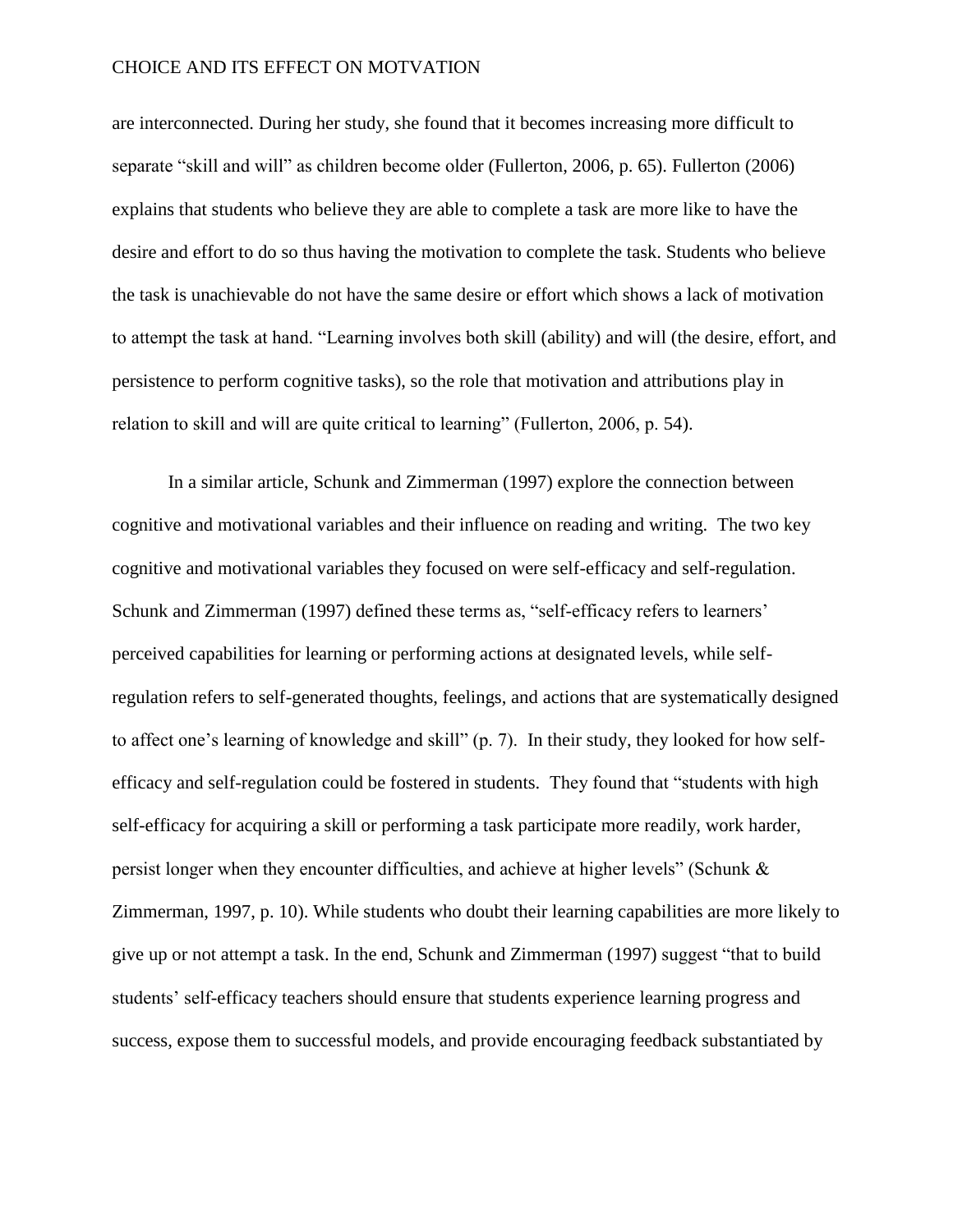success" (p. 23). Students who feel like they have the ability to learn are more likely to succeed due to their motivation.

**Methods**

#### **Participants**

# This action research project was conducted in a kindergarten general education classroom in northwest Ohio. There are twenty students, ten females and ten males and their ages range from 5 to 6 years old. The students' demographics show a class that is predominately Caucasian and half meet the requirements of free and reduced lunch socio-economics status. Of the twenty students in the class, three receive special education and speech and language services.

## **Data Collection**

The focus of the action research project was to determine if choice in classroom would affect student motivation in reading. Qualitative data was collected to determine if choice increased student motivation. A survey was administered to the kindergarten students prior to the implementation of the Daily 5 program which was the intervention of choice. A survey was also given after the intervention of the Daily 5 choice centers to see if there was any affect on student motivation towards reading. These surveys served as source of qualitative data. The researcher used a variety of questions to gather information about the participants' feelings and thoughts about reading. For a detailed look at the questions asked see Appendix A. The process began during the first weeks of the school year, early September 2017 and ended in late October 2017.

Following the administration of the first survey the Daily 5 program was implemented. During this implementation participants were exposed to the Daily 5 framework which includes five different areas: read to self, read to someone, work on writing, listen to reading, and word work. The philosophy of the program allows the students to choose which of the five areas they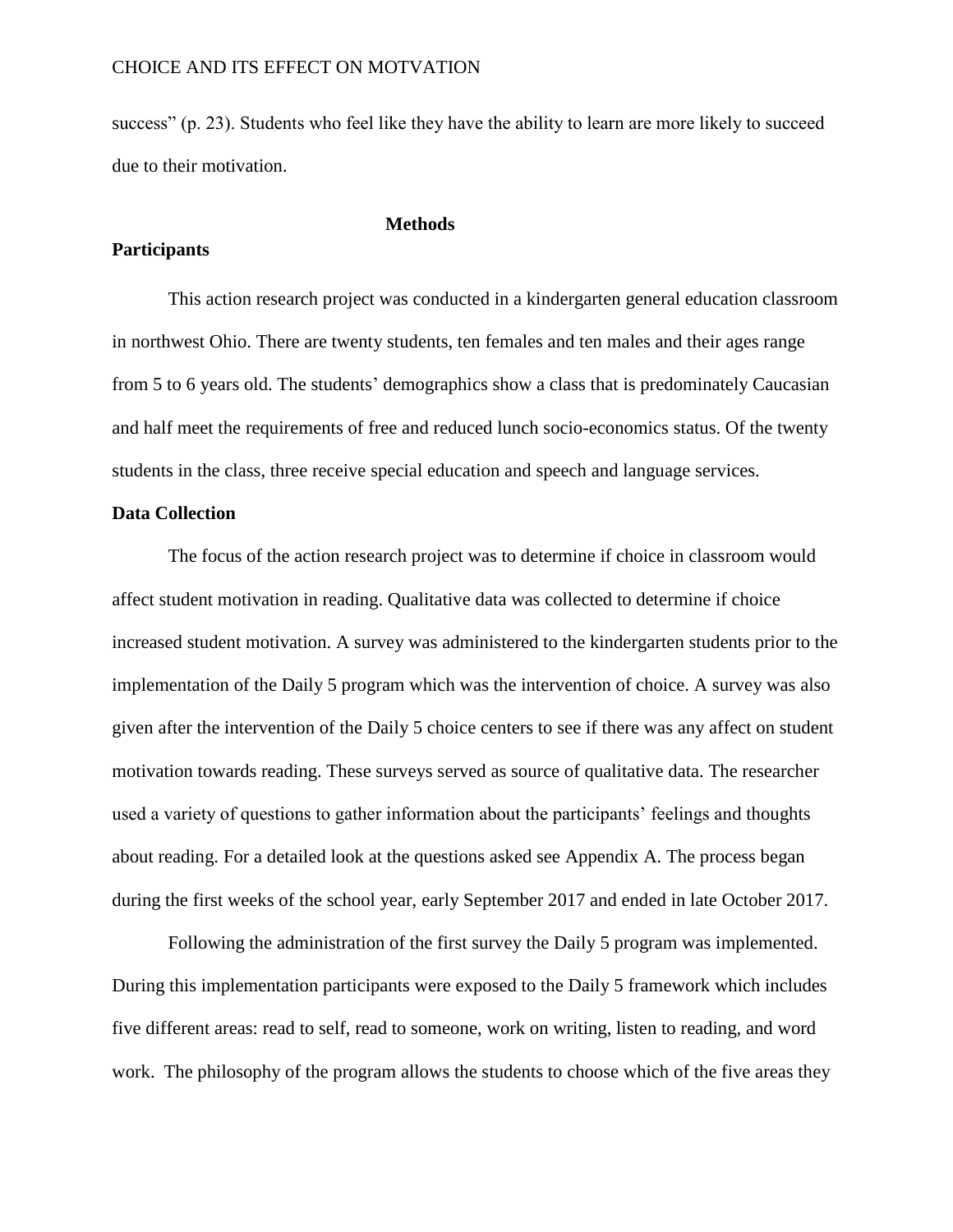would like to send their time during small group that day. The participants were explicitly taught how to complete each activity and were given several days to practice each and build stamina. During the two week implementation, anchor charts were made as reminders for expected behaviors and expected learning during each activity. After implementing the Daily 5 framework for six weeks, the post intervention survey was given.

The data from both was then collected in a qualitative approach and then compiled in a quantitative manner in order to see the change from before the intervention to the post intervention data. The researcher assigned point values for the possible answers choices available on the surveys. The participants' answers were then tallied based on the point system. Each question had four choices describing the participants' interest. Points were weighted from zero to three points. Zero for the lowest interest choice and three points for the highest interest choice. For example, in question number three participants were asked to describe themselves as a reader. The choices were a poor reader (0 points), an OK reader (1 point), a good reader (2 points) and a great reader (3 points). There were no points given for the question one where participants were asked their gender. The pre-intervention survey was out of a possible twentyone points. The points were then organized into percentages. The post intervention survey had twenty-seven possible points that were then converted to percentages. The percentages were compared from before and after the intervention to see the change in motivation due to the implementation of the Daily 5 framework.

#### **Findings**

#### **Data Analysis**

A minimal amount of researcher bias was included during the data collection and intervention period of this research. The researcher's hypothesis that choice does improve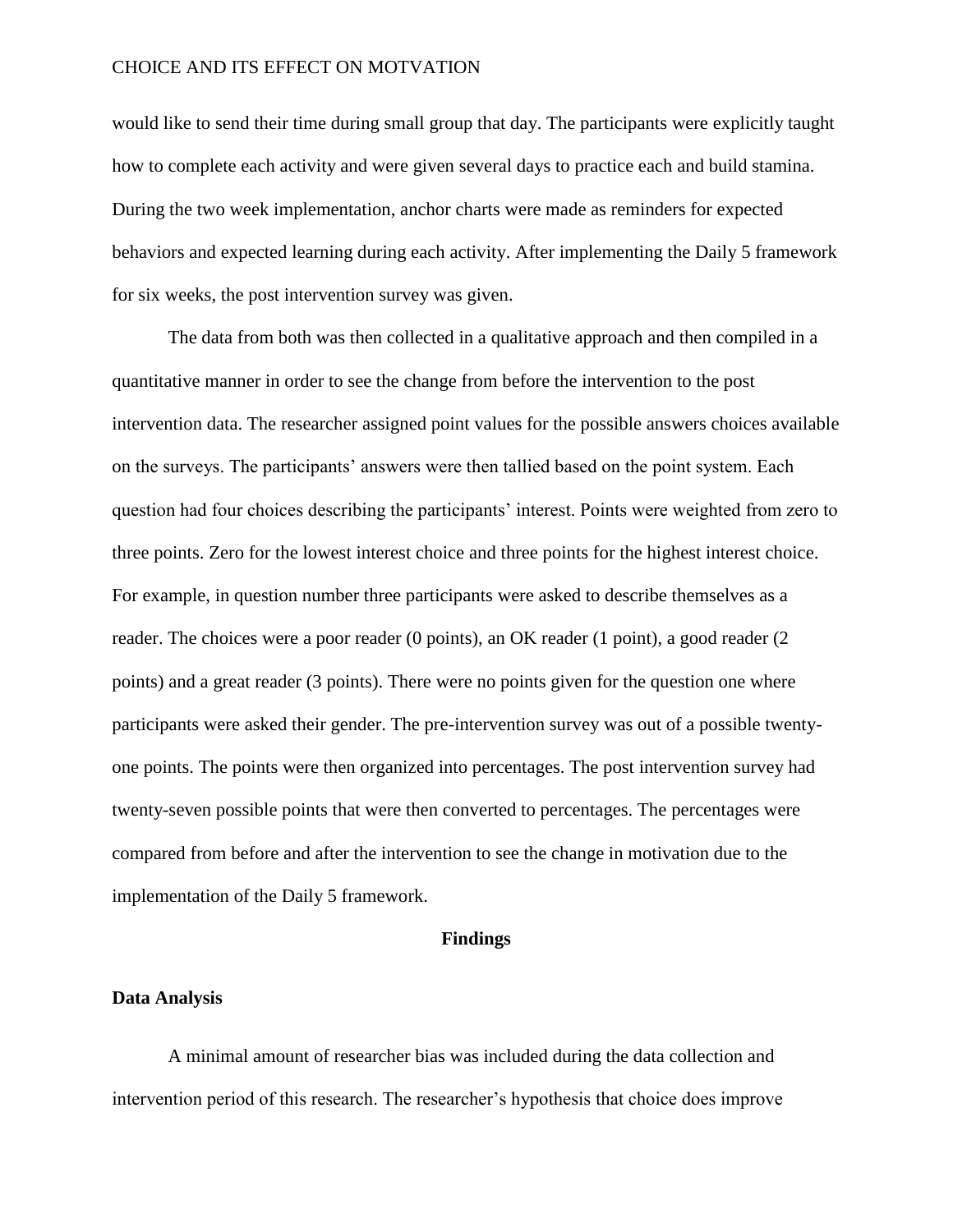student motivation in the classroom played an important part in the framework that was chosen during the intervention period. Despite the minimal researcher bias, specific measures were put in place to provide unbiased qualitative data. This qualitative data was collected before the intervention was introduced and again after the intervention was in place. The data from the surveys (both before and after the intervention) were formulated into points and averages.

## Table 1

| student       | before intervention (out of 21) percentage after intervention (out of 27) percentage change from before and after |     |    |      |           |
|---------------|-------------------------------------------------------------------------------------------------------------------|-----|----|------|-----------|
| 1             | 17                                                                                                                | 81% | 23 | 85%  | $4% +$    |
| 2             | 19                                                                                                                | 90% | 25 | 93%  | $3% +$    |
| 3             | 16                                                                                                                | 76% | 24 | 89%  | $13% +$   |
| 4             | 14                                                                                                                | 67% | 19 | 70%  | $3% +$    |
| 5             | $\overline{7}$                                                                                                    | 33% | 16 | 59%  | $26% +$   |
| 6             | 12                                                                                                                | 57% | 25 | 93%  | $36% +$   |
| 7             | 16                                                                                                                | 76% | 21 | 78%  | $2% +$    |
| 8             | 16                                                                                                                | 76% | 22 | 81%  | $5% +$    |
| 9             | 11                                                                                                                | 52% | 19 | 70%  | $18% +$   |
| 10            | 11                                                                                                                | 52% | 14 | 52%  | no change |
| 11            | 16                                                                                                                | 76% | 26 | 96%  | $20% +$   |
| 12            | 14                                                                                                                | 67% | 21 | 78%  | $11% +$   |
| 13            | 15                                                                                                                | 71% | 18 | 67%  | $4% -$    |
| 14            | 20                                                                                                                | 95% | 27 | 100% | $5% +$    |
| 15            | 14                                                                                                                | 67% | 20 | 74%  | $7% +$    |
| 16            | 14                                                                                                                | 67% | 22 | 81%  | $14% +$   |
| 17            | 18                                                                                                                | 86% | 26 | 96%  | $10% +$   |
| 18            | 10                                                                                                                | 48% | 19 | 70%  | $22% +$   |
| 19            | 14                                                                                                                | 67% | 20 | 74%  | $7% +$    |
| 20            | 13                                                                                                                | 62% | 21 | 78%  | $16% +$   |
|               |                                                                                                                   |     |    |      |           |
| class average | 14                                                                                                                | 67% | 21 | 78%  | $11% +$   |

## *Before and after intervention data*

The initial data shows scores ranging from 7-20 out of a possible 21 points. The class average of the before intervention data was 14 or 67% on the motivation to read survey. The qualitative data reveals that 70% of the participants' survey results were at or above the average of 14. The final data shows scores ranging from 14-27 out of a possible 27 points from the survey provided after the intervention was implemented. The class average data indicated that 78% was the mean for the class on the post intervention survey. The data shows that 90% of the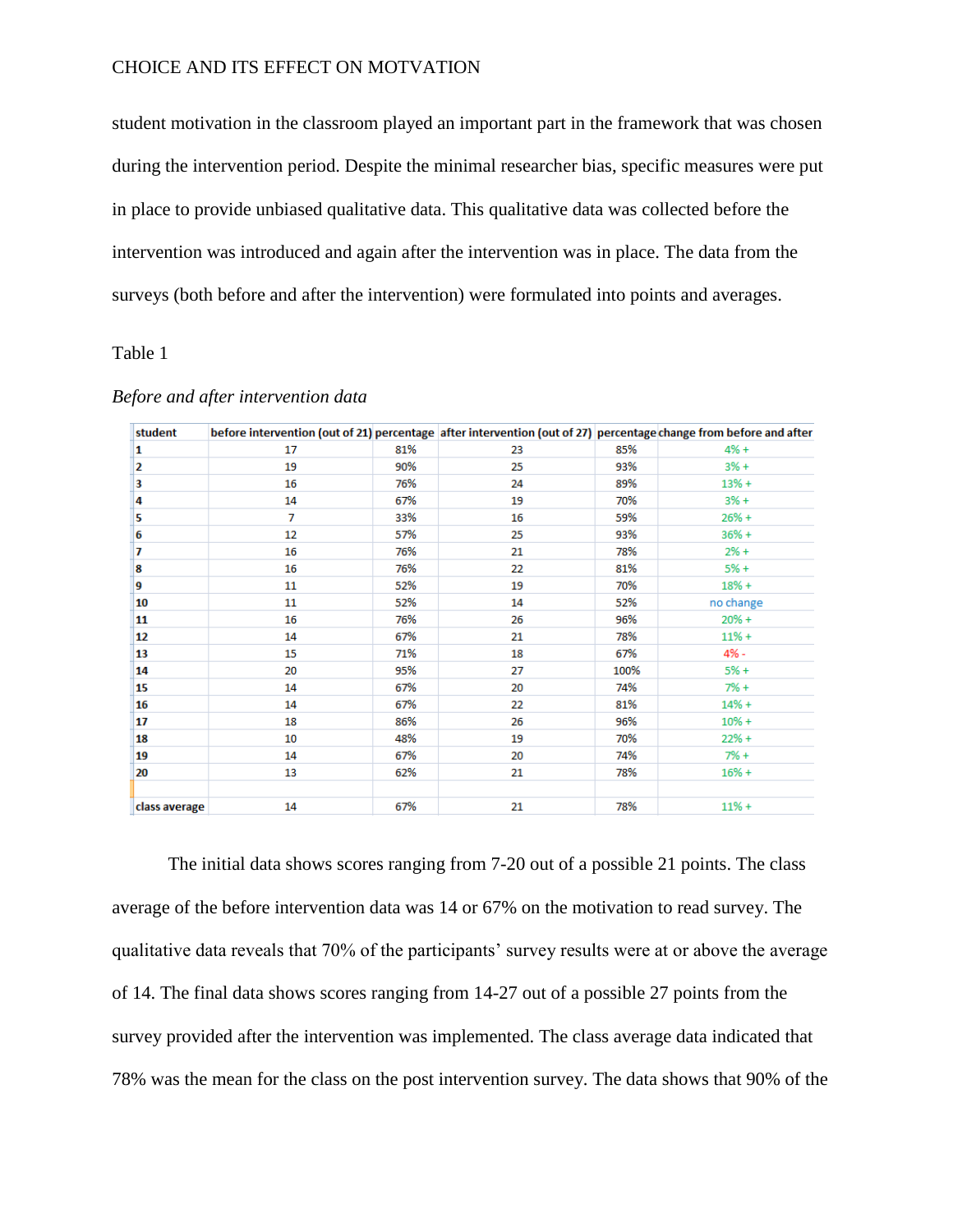participants' motivation increased during the intervention period. The class as a whole made an improvement of 11% in motivation to read over the course of the implementation.

The highest improvement in motivation came from student 6 who gained 36% in motivation over the course of the study. This change could be attributed to the challenge this student faced at the beginning of the study. This student struggled to recall letters and letter sounds at the beginning of the study. However, throughout the course of the study the student has gained a lot of confidence in his ability to read.

Student 10's survey results did not show any increase in motivation. This was most likely due to attendance issues. Student 10 missed twelve days throughout the course of the study, missing many lessons about the intervention as well as days to be engaged in the intervention.

Student 13 was the only student in the study to show a decrease in motivation. Over the course of the study, student 13 has presented signs of a possible receptive language disability. He is currently going through the proper testing to pin point the exact area of struggle. This information will be helpful for the researcher to understand if he had difficulty understanding the questions on the surveys.

## **Discussion**

#### **Summary of Major Findings**

Throughout this study, the findings indicate that choice in reading resulted in an increase in their motivation to read. The greatest area of improvement came from students' perception of themselves as readers. At the beginning of the study seventeen participants viewed themselves as poor or OK readers. On the post invention survey, fifteen participants viewed themselves as good or great readers. The study also showed that students enjoy having choice over what center they complete in the classroom. On question eight of the post intervention survey; all twenty students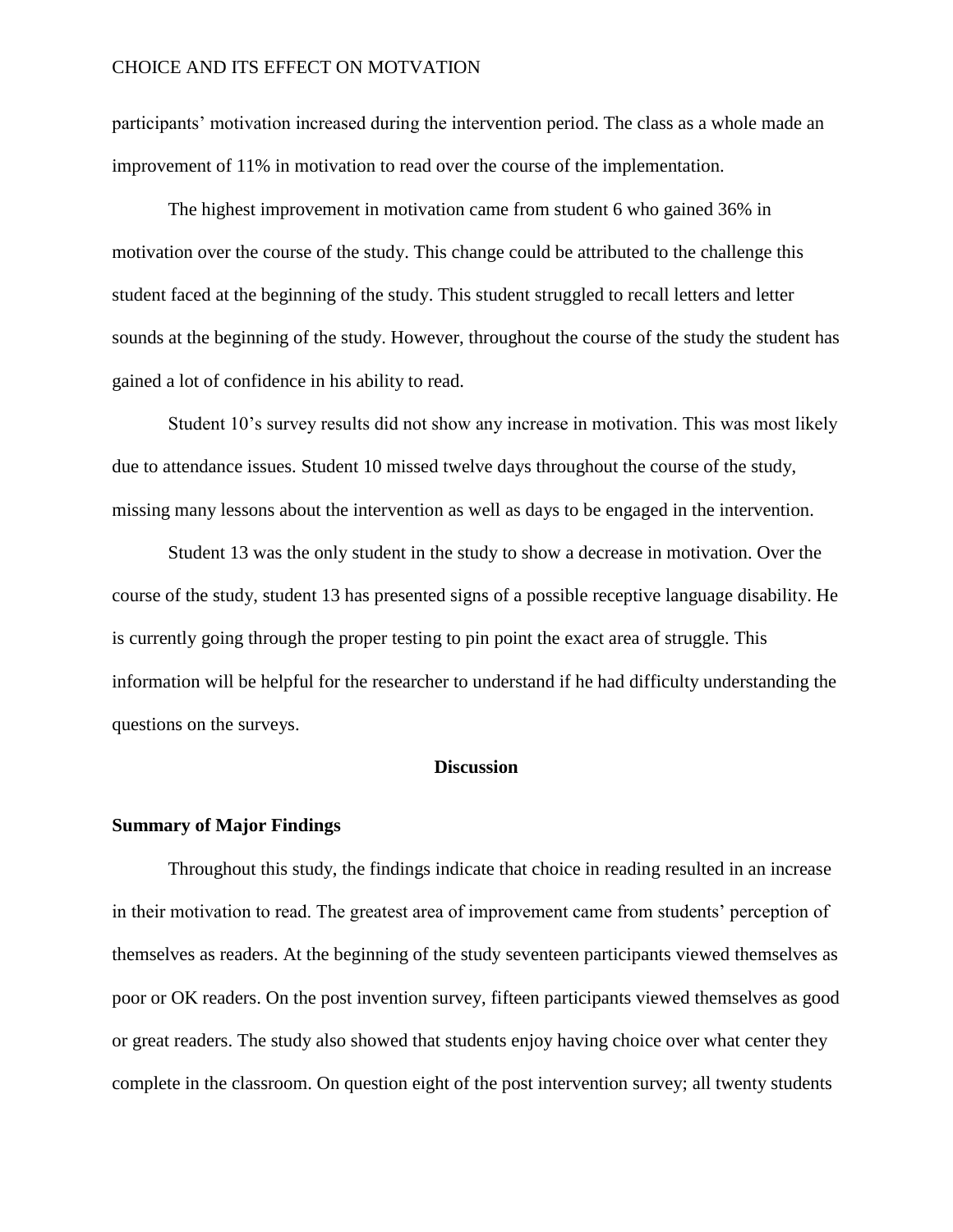reported that having a choice in the classroom makes them feel happy. The data shows that the implementation of the Daily 5 framework which involves choice had a positive effect on the participants' motivation.

#### **Limitations of Study**

The limitations in the research included only one approach to offering choice to the participants. If a different intervention was used, there may have been different results. The researcher must also take into consideration other factors may have influenced the findings in the study. Additional reading instruction, lessons, or activities may have influenced the participants' motivation levels.

### **Further Study**

Implications for future research suggest that more research needs to be conducted on other beneficial ways choice can be integrated into the classroom. Also, looking at the data the researcher can collect additional post intervention data at a later point in the school year to determine if there are changes in the data as the intervention period progresses. It would also be beneficial to provide this intervention with a different group of participants to see if there is the same impact on a different group. The researcher would also like to conduct research on how choice of seating effects achievement in the classroom.

## **Conclusion**

The findings compiled from the collected data suggest that choice interventions such as the Daily 5 framework can have a positive effect on students' motivation to read. The qualitative data suggests that this intervention is advantageous for increasing students' motivation to read. The implementation of the Daily 5 framework meets its goal of encouraging choice and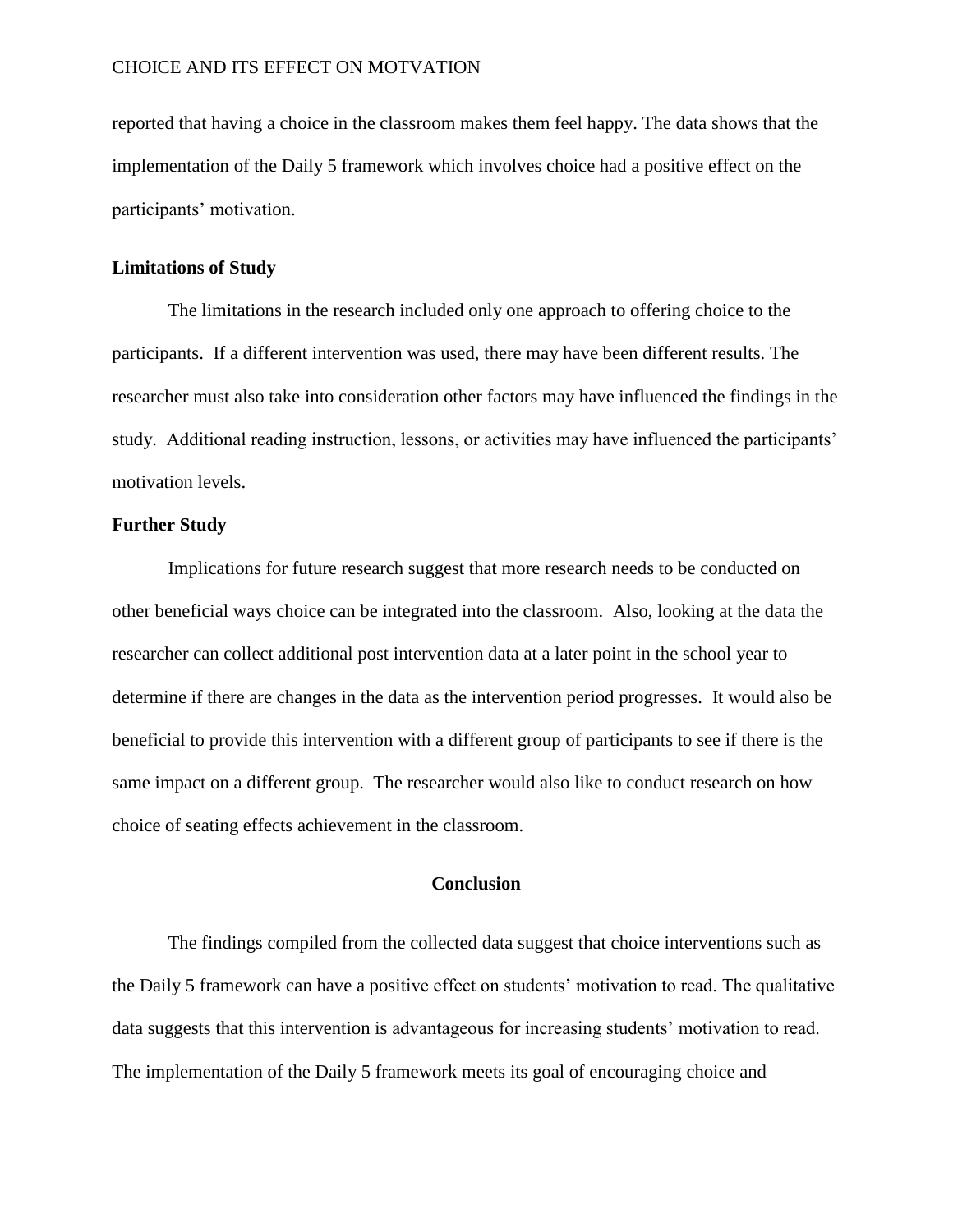increasing motivation to learn. An unexpected finding of positive self-image was also discovered throughout the course of this study. Teachers will want to add more room for choice into their procedures if they want to see an increase in student motivation. This will allow students a feeling of ownership and pride in their learning. This motivation will impact lay the critical foundation for future learning.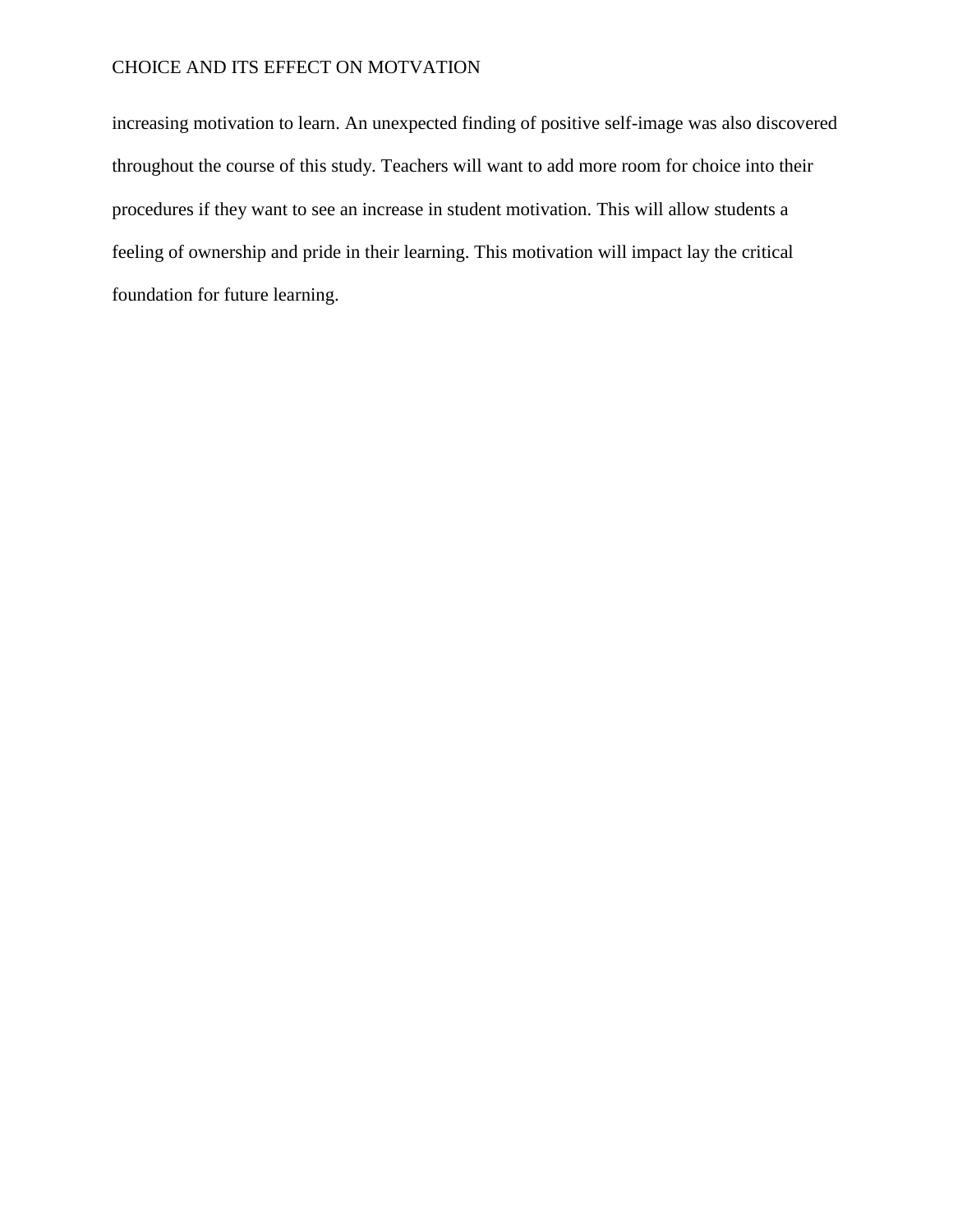## **References**

- Boushey, G., & Moser, J. (2006). *The daily 5: Fostering literacy independence in the elementary grades*. Portland, ME: Stenhouse
- Fullerton, S.K. (n.d.). Achieving motivation: Guiding Edward's journey. *Literacy Teaching and Learning 6*(1), 43-71.
- Pressley, M., Dolezal, S., Raphael, L., Mohan, L., Roehrig, A., & Bogner, K., (2003). Motivating primary-grade students. New York, NY: Guilford Press.
- Schunk, D. H., & Zimmerman, B. J. (2007). Influencing children's self-efficacy and selfregulation of reading and writing through modeling. *Reading and Writing Quarterly, 23*, 7-25.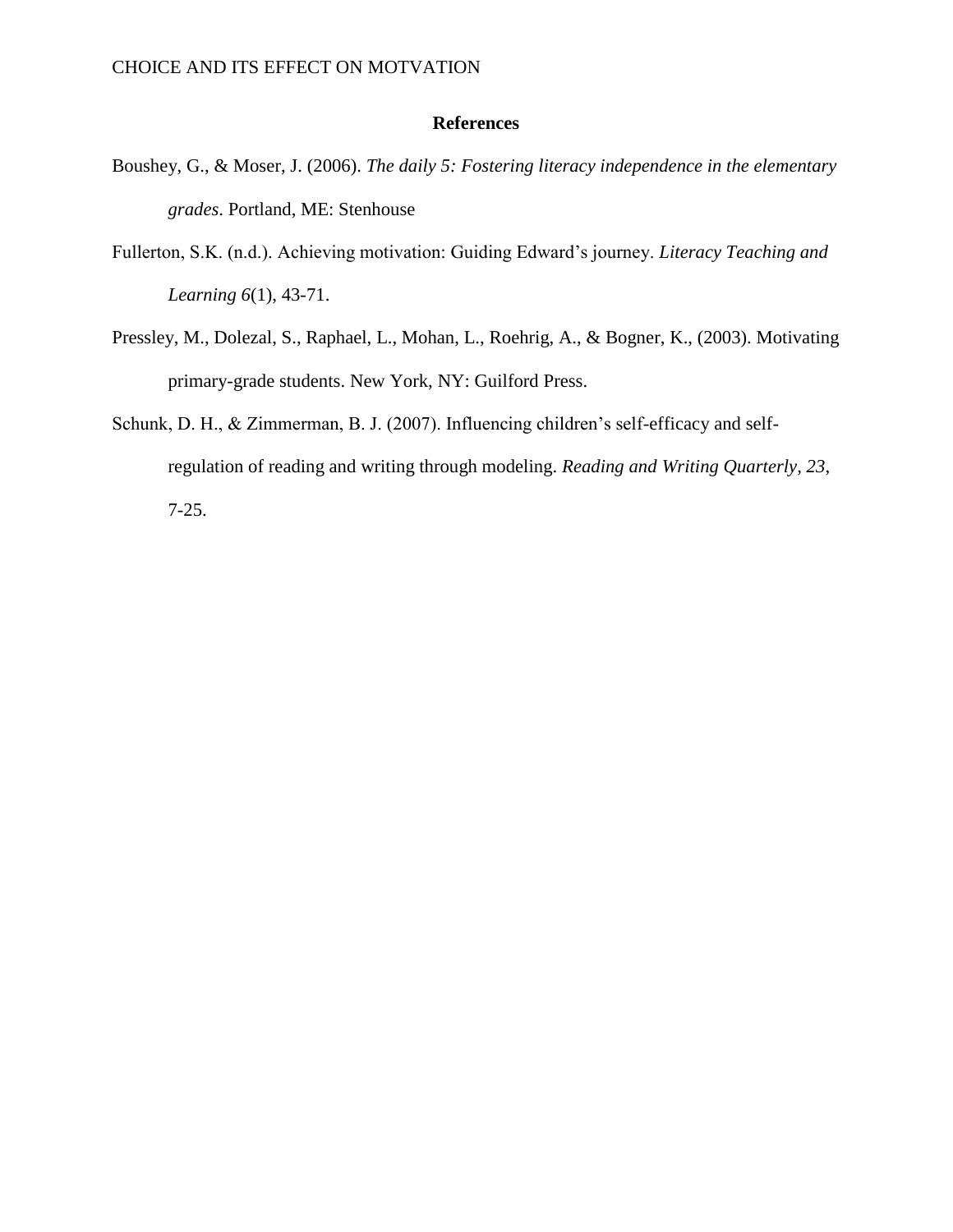# Appendix A

## Pre-intervention Motivation Survey

Student: \_\_\_\_\_\_\_\_\_\_\_\_\_\_\_\_\_\_\_

1. I am a

boy girl

2. Reading a book is something I like to do.

| Never     | not very often |
|-----------|----------------|
| sometimes | often          |

## 3. I am

| a poor reader | an OK reader       |
|---------------|--------------------|
| a good reader | a very good reader |

# 4. I think libraries are

| a great place to spend time an interesting place to spend time |
|----------------------------------------------------------------|
|                                                                |

an OK place to spend time a boring place to spend time

## 5. Knowing how to read well is

| not very important | sort of important |
|--------------------|-------------------|
|--------------------|-------------------|

important very important

# 6. I think reading is

| an OK place to spend time | a boring place to spend time |
|---------------------------|------------------------------|
|---------------------------|------------------------------|

an interesting place to spend time a great place to spend time

## 7. I would like for my teacher to read books out loud to the class

| every day       | almost every day                                         |
|-----------------|----------------------------------------------------------|
| once in a while | never8. When someone gives me a book for present, I feel |
| very happy      | sort of happy                                            |
| sort of unhappy | unhappy                                                  |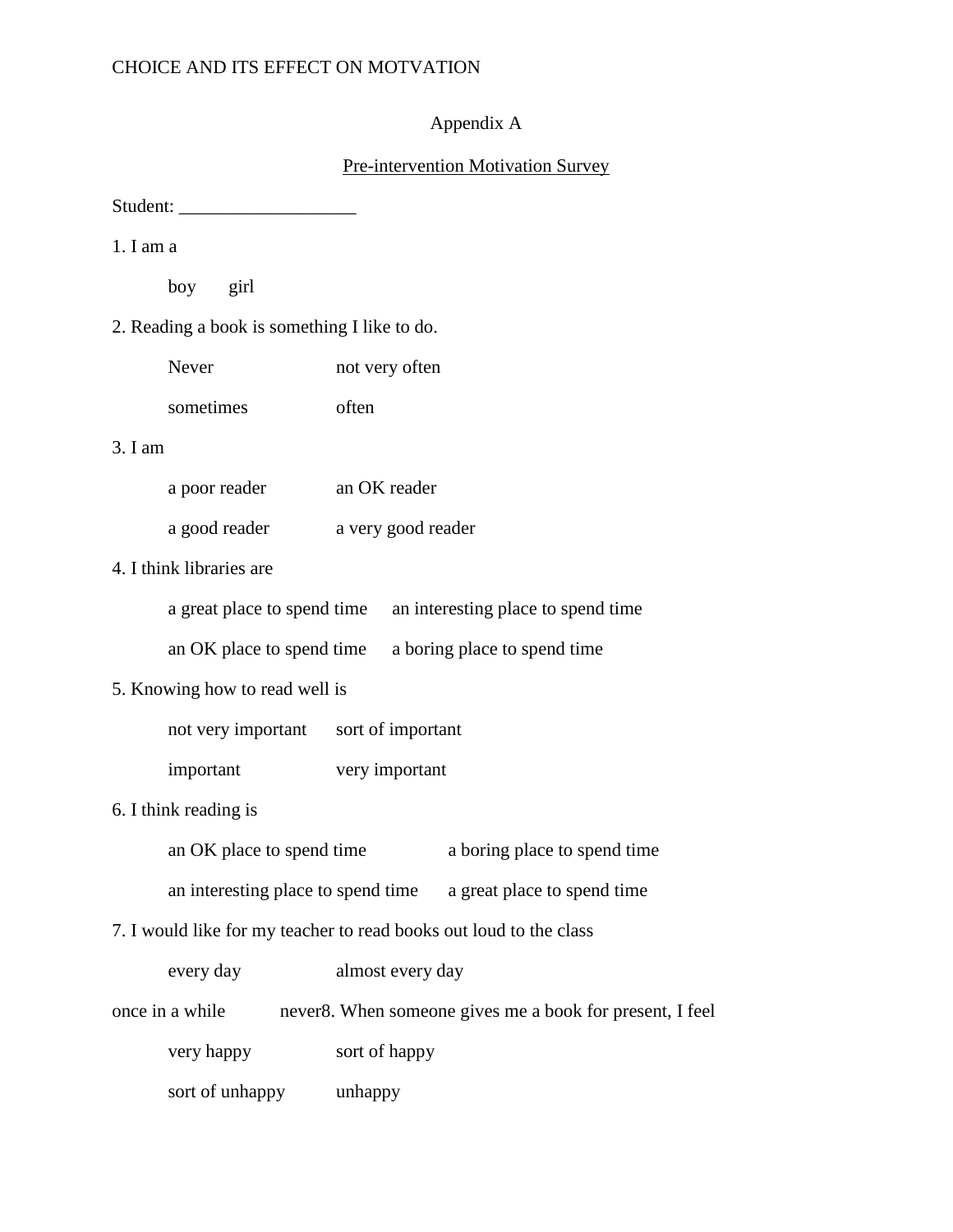$\frac{1}{21}$  total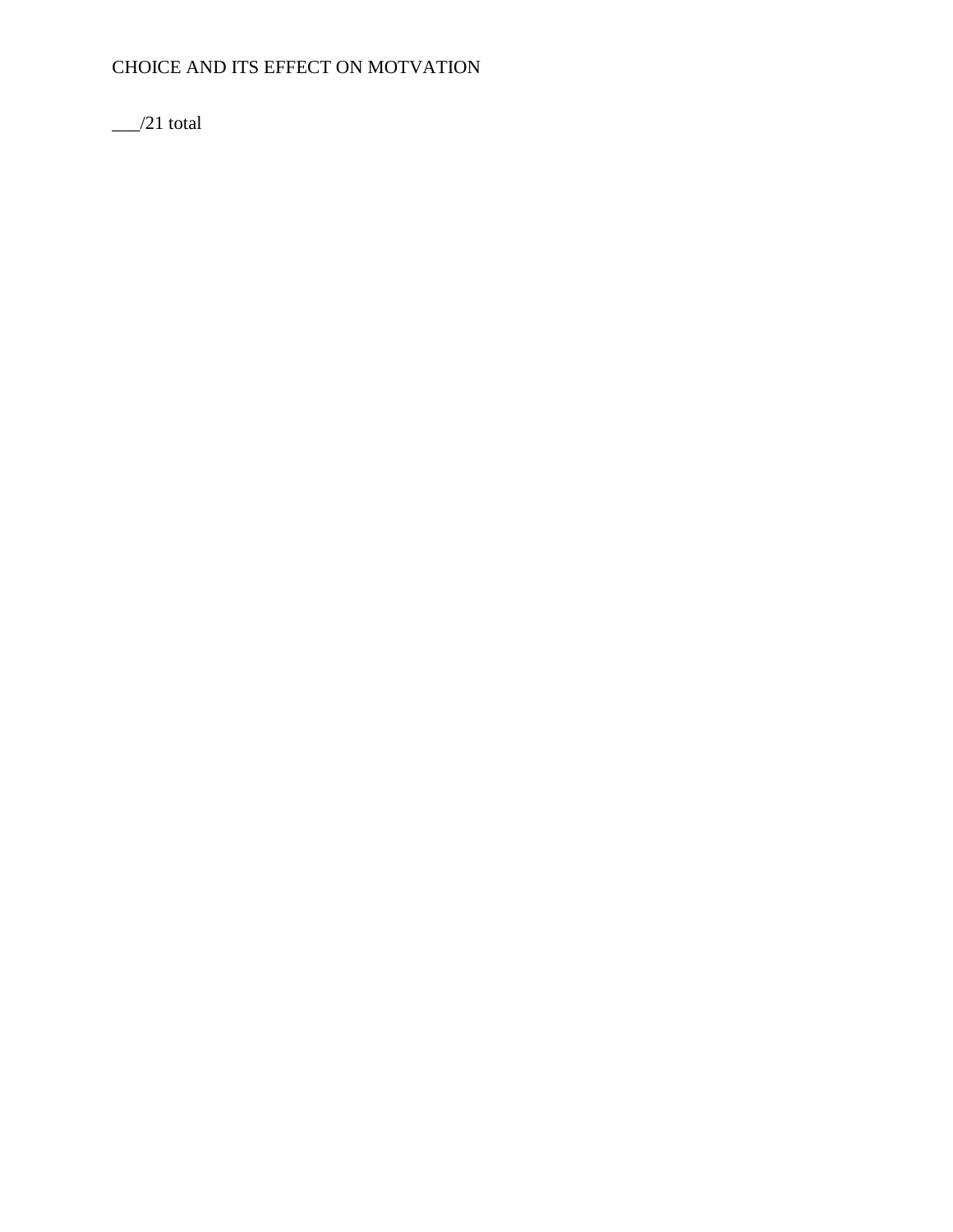## Appendix B

## Post-intervention Motivation Survey

Student: \_\_\_\_\_\_\_\_\_\_\_\_\_\_\_\_\_\_\_

- 1. Reading a book is something I like to do.
	- Never not very often
	- sometimes often

## 2. I am

| a poor reader | an OK reader       |
|---------------|--------------------|
| a good reader | a very good reader |

## 3. Knowing how to read well is

| not very important | sort of important |
|--------------------|-------------------|
| important          | very important    |

# 4. I think reading is

| an OK place to spend time | a boring place to spend time |
|---------------------------|------------------------------|
|---------------------------|------------------------------|

an interesting place to spend time a great place to spend time

# 5. I would like for my teacher to read books out loud to the class

every day almost every day

once in a while never

## 6. During Daily 5, I enjoy

word work teacher listen to reading

7. Daily 5 makes me feel

| sort of happy |
|---------------|
|               |

sort of unhappy unhappy

8. Having choice makes me feel